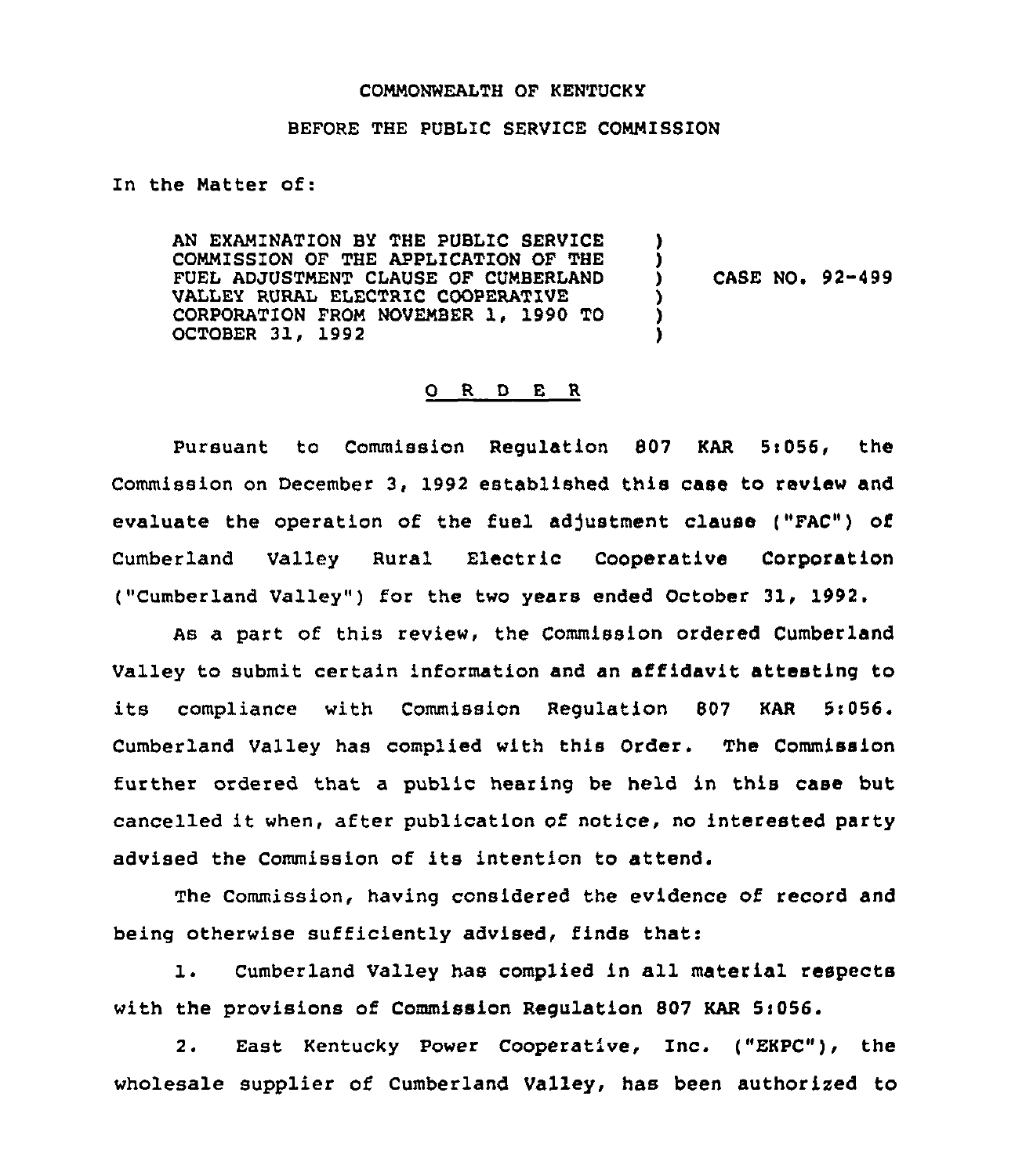transfer {roll-in) <sup>a</sup> 6.31 mills per Kwh decrease in its base fuel cost to its base rates.<sup>1</sup>

 $3.$ Cumberland Valley should be authorized to transfer (rollin) <sup>a</sup> 0.33 mills per Kwh decrease in its base fuel costa to its base rates to reflect, as adjusted for line loss, the transfer of <sup>a</sup> 0.31 mills per Kwh decrease in EKPC's base rates and this can best be accomplished by a negative energy adder to each Kwh sold.

4. The rates and charges in Appendix A, attached hereto and incorporated herein, are fair, )ust, and reasonable, and reflect the transfer of fuel costs from the FAC to the base rate.

IT IS THEREFORE ORDERED that:

1. The charges and credits applied by Cumberland Valley through the FAC for the period from November 1, 1990 to October 31, 1992 be and they hereby are approved.

2. Cumberland Valley be and it hereby is authorized to transfer to base rates those fuel costs (as adjusted for line-loss) rolled-in by EKPC from its FAC to its base rates.

3. The rates in Appendix <sup>A</sup> are approved for service rendered by Cumberland Valley on and after Nay 1, 1993.

4. Within 30 days of the date of this Order, Cumberland Valley shall file with the Commission revised tariff sheets setting out the rates approved herein.

 $\mathbf{1}$ Case No. 92-491, An Examination by the Public Rervice Commission of the Application of the Fuel Adjustment Clause of East Kentucky Power Cooperative, Inc. From November 1, 1990 to October 31, 1992.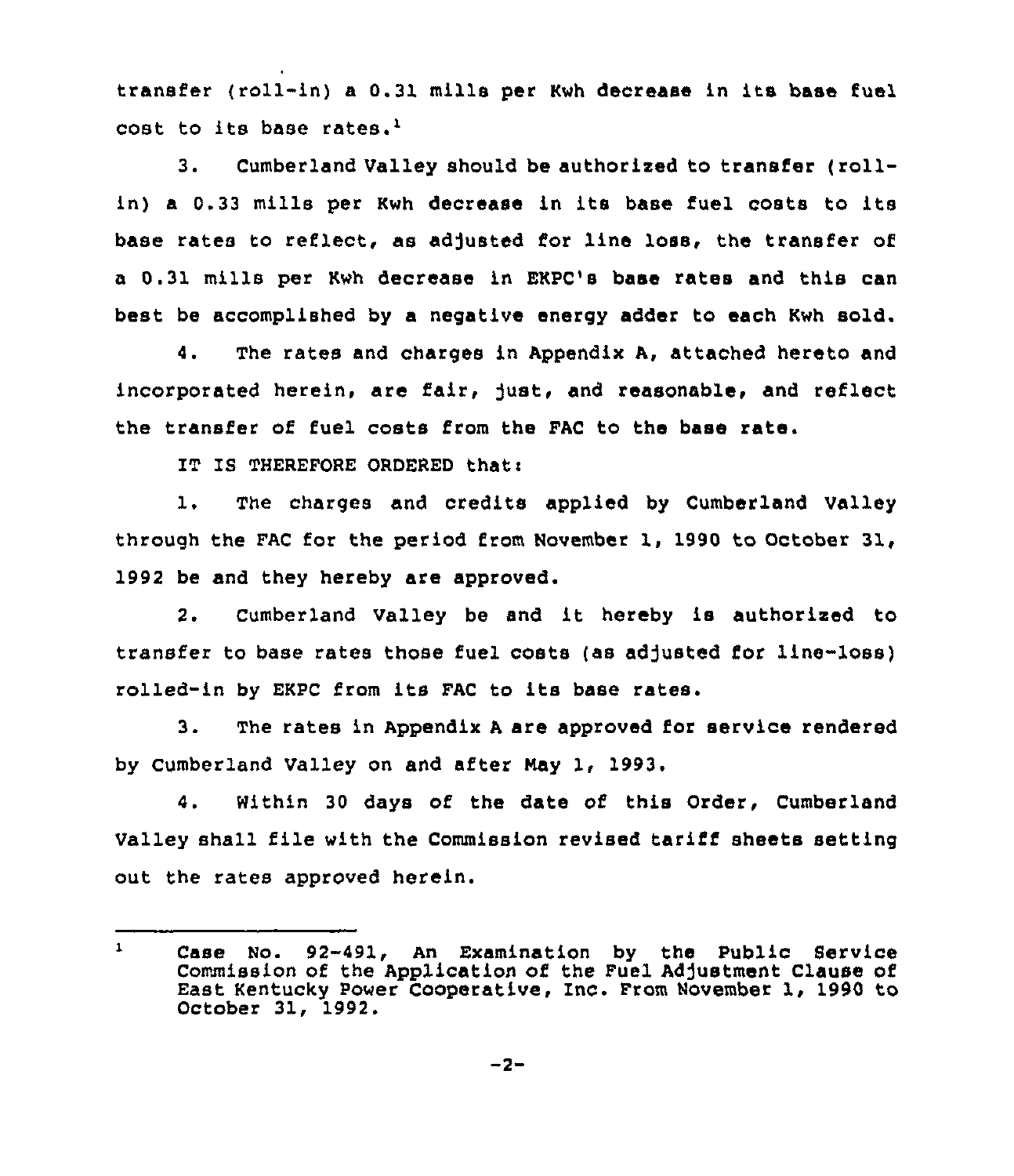Done at Frankfort, Kentucky, this 5th day of April, 1993.

PUBLIC SERVICE COMMISSION

d -lui b Chairman اعتدى  $\delta \Omega$  $Cha$  $r$ man Comm

ATTEST:

 $10<sub>1</sub>$ 

Executive Director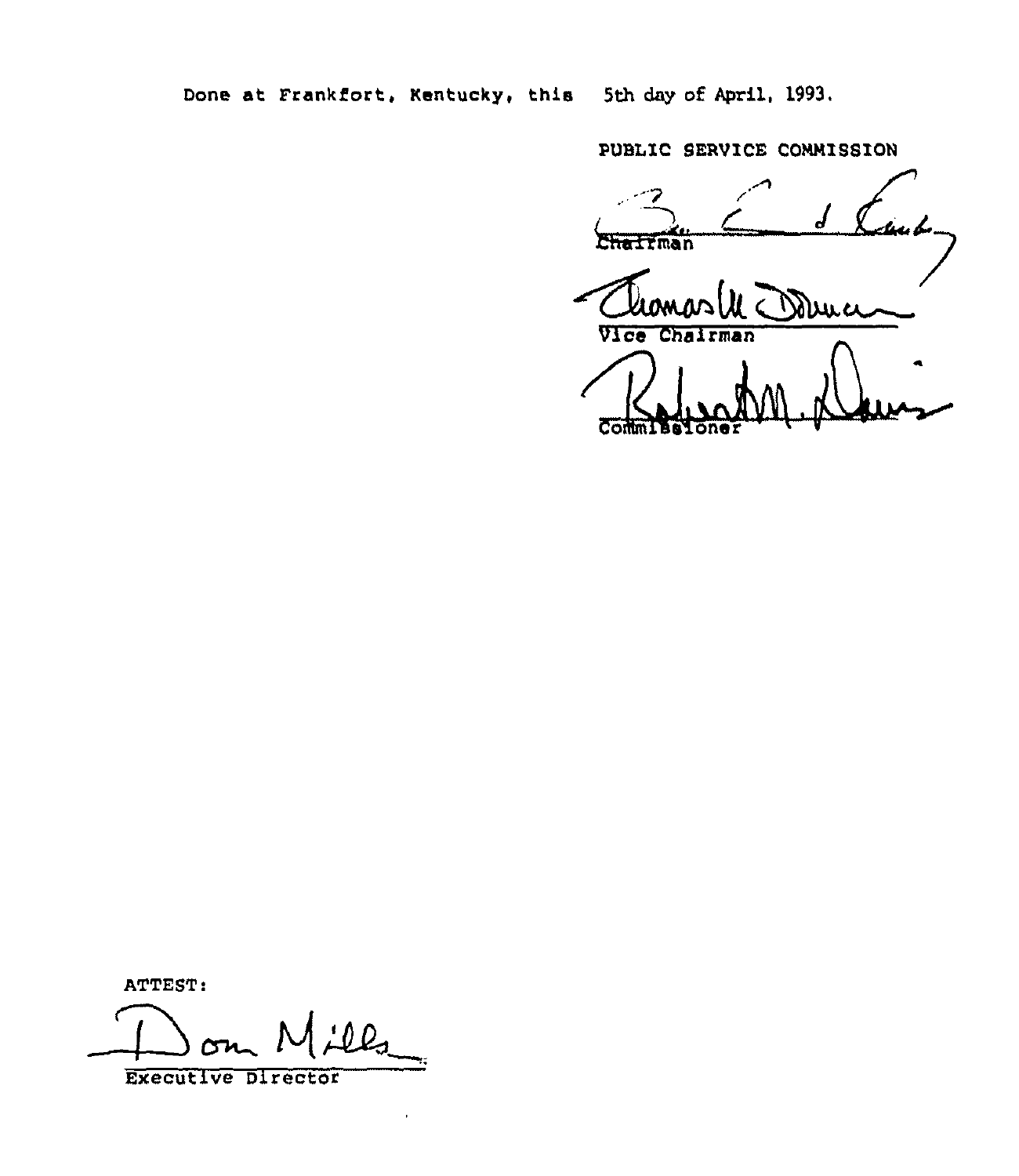### APPENDIX A

APPENDIX TO AN ORDER OF THE KENTUCKY PUBLIC SERVICE COMMISSION IN CASE NO. 92-499 DATED April 5, 1993

The following rates and charges are prescribed for the customers in the area served by Cumberland Valley Rural Electric Cooperative Corporation. All other rates and charges not specifically mentioned herein shall remain the same as those in effect under authority of this Commission prior to the effective date of this Order.

## SCHEDULE I FARM, HOME, SCHOOLS AND CHURCHES

# Ratesi

First 500 KWH Over 500 KWH Marketing Rate \$ .06349 Per KWH .05350 Per KWH .03197 Per KWH

## SCHEDULE II SMALL COMMERCIAL

#### Rates:

| Energy Charge                     |  | Single Phase                       |  |  | Three Phase                         |  |  |
|-----------------------------------|--|------------------------------------|--|--|-------------------------------------|--|--|
| First 3,000 KWH<br>Over 3,000 KWH |  | \$.07860 Per KWH<br>.05982 Per KWH |  |  | S.07860 Per KWH<br>$.05982$ Per KWH |  |  |

SCHEDULE III ALL ELECTRIC SCHOOL (A.E.S.)

#### Ratesi

All KWH

S.05820